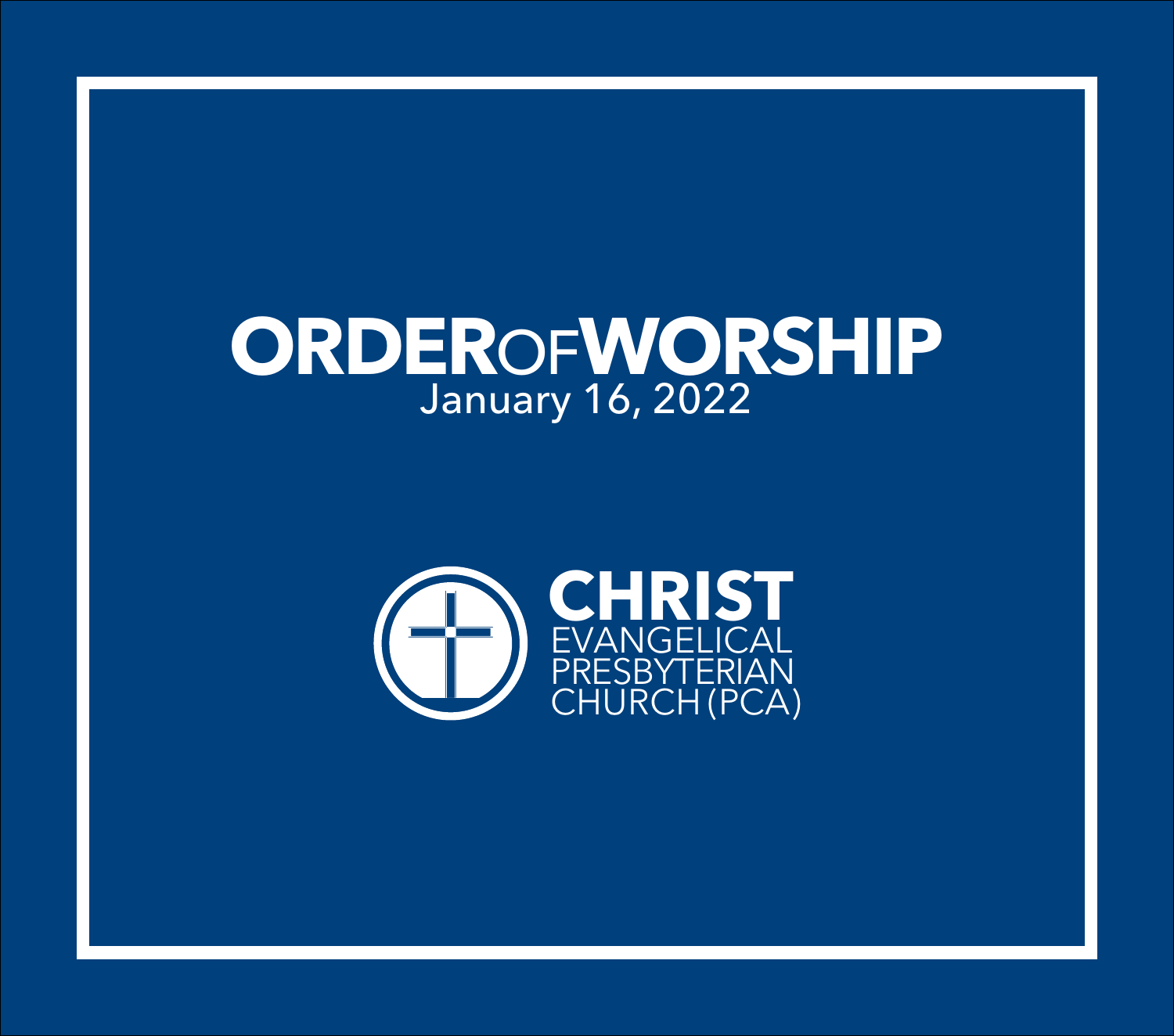# **ORDER OF WORSHIP** January 16, 2022

# **Prelude**

#### **Welcome**

To all who are weary and need rest; To all who mourn and long for comfort; To all who feel worthless and wonder if God cares; To all who fail and desire strength; To all who sin and need a Savior; To all who hunger and thirst for righteousness; And to whoever will come–

This Church opens wide her doors and offers her welcome in the name of the Lord Jesus Christ.

# **Call To Worship** Psalm 33:18

Minister: Behold, the eye of the LORD is on those who fear him, on those who hope in his steadfast love,

Let us worship the Lord together!

# **Hymn Of Praise**

# **All Hail The Power Of Jesus' Name**

All hail the pow'r of Jesus' name Let angels prostrate fall Bring forth the royal diadem And crown him Lord of all Bring forth the royal diadem And crown him Lord of all

Ye chosen seed of Israel's race Ye ransomed from the fall Hail him who saves you by his grace And crown him Lord of all Hail him who saves you by his grace And crown him Lord of all

Let every kindred every tribe On this terrestrial ball To him all majesty ascribe And crown him Lord of all To him all majesty ascribe And crown him Lord of all

O that with yonder sacred throng We at his feet may fall We'll join the everlasting song And crown him Lord of all We'll join the everlasting song And crown him Lord of all

# **Invocation**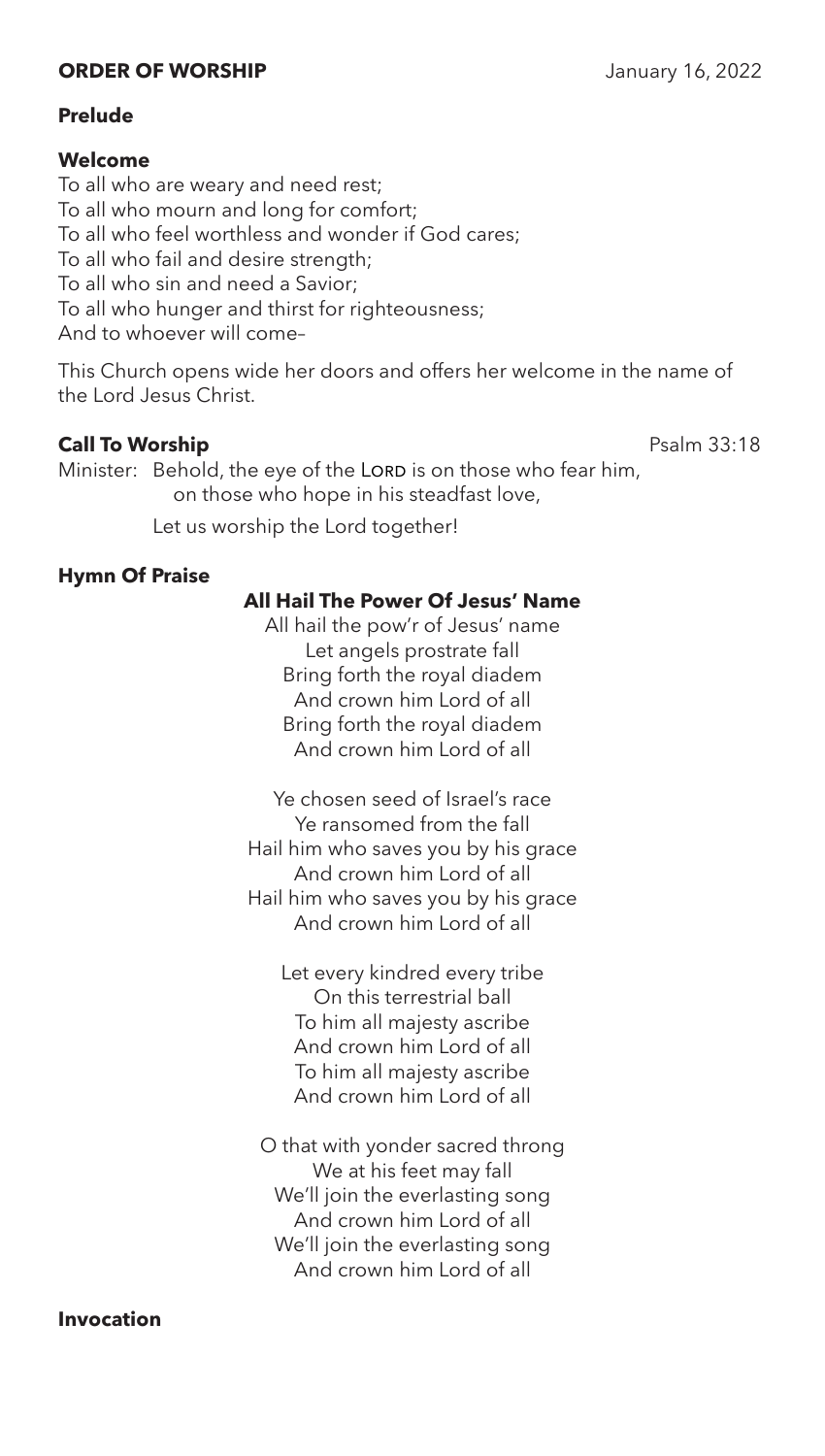# **The Lord's Prayer**

Our Father, who art in heaven, hallowed be thy name. Thy kingdom come, thy will be done, on earth as it is in heaven. Give us this day our daily bread, and forgive us our debts, as we forgive our debtors. And lead us not into temptation, but deliver us from evil. For thine is the kingdom, and the power, and the glory forever. Amen.

#### **Gloria Patri**

Glory be to the Father And to the Son and to the Holy Ghost As it was in the beginning Is now and ever shall be World without end Amen Amen

**Affirmation Of Faith** The Heidelberg Catechism Q/A #21

Minister: What is true faith?

**People: True faith is not only a knowledge and conviction that everything God reveals in his Word is true; it is also a deeprooted assurance, created in me by the Holy Spirit through the gospel, that, out of sheer grace earned for us by Christ, not only others, but I too, have had my sins forgiven, have been made forever right with God, and have been granted salvation.**

# **Nothing But The Blood**

What can wash away my sin Nothing but the blood of Jesus What can make me whole again Nothing but the blood of Jesus

# *Chorus*

*O precious is the flow That makes me white as snow No other fount I know Nothing but the blood of Jesus*

For my pardon this I see Nothing but the blood of Jesus For my cleansing this my plea Nothing but the blood of Jesus

# *Chorus*

Nothing can for sin atone Nothing but the blood of Jesus Naught of good that I have done Nothing but the blood of Jesus

# *Chorus*

This is all my hope and peace Nothing but the blood of Jesus This is all my righteousness Nothing but the blood of Jesus

*Chorus*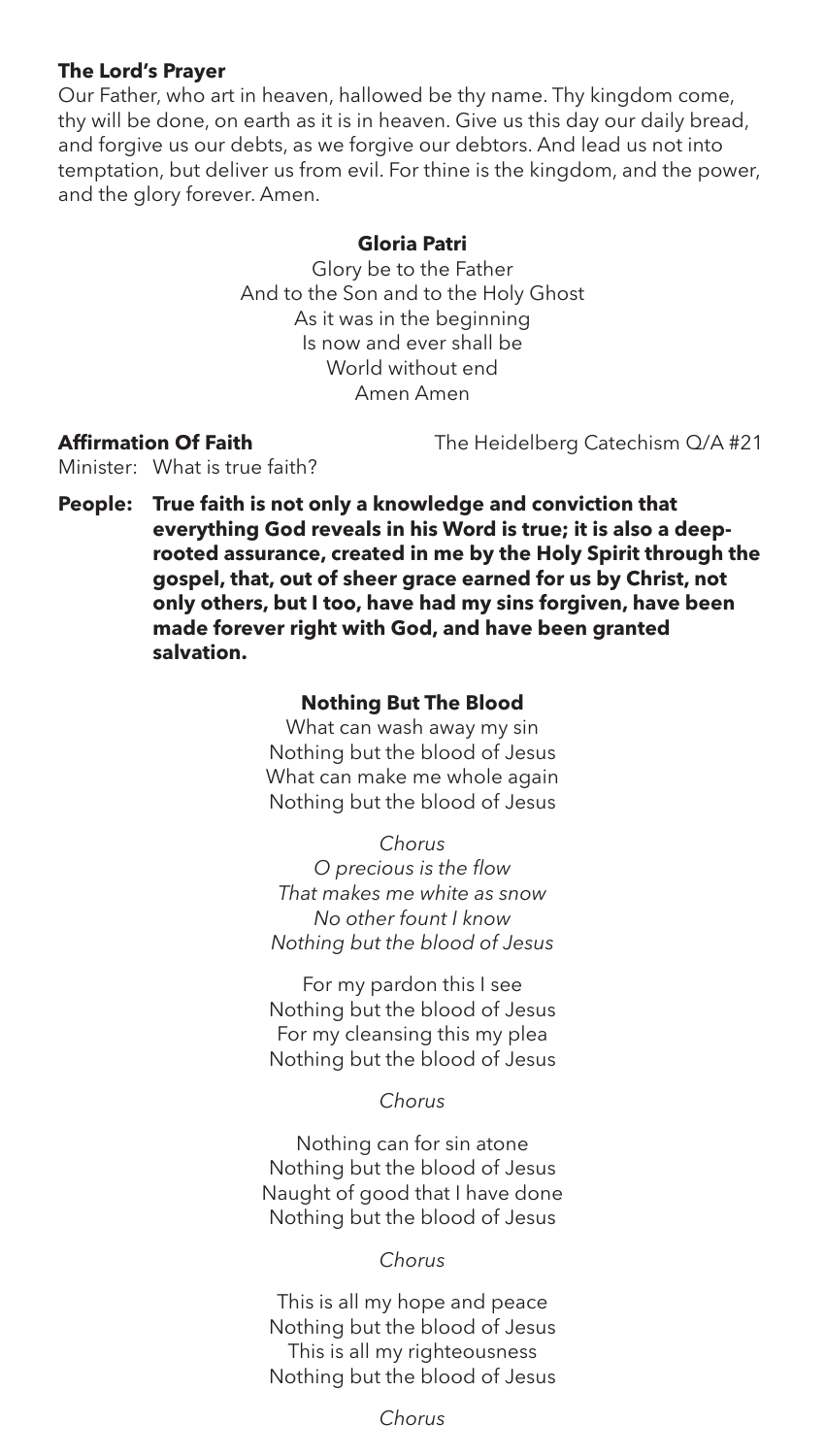**Call To Confession Call To Confession** 

Minister: Therefore I still contend with you, declares the LORD, and with your children's children I will contend. Has a nation changed its gods, even though they are no gods? But my people have changed their glory for that which does not profit, for my people have committed two evils: they have forsaken me, the fountain of living waters, and hewed out cisterns for themselves, broken cisterns that can hold no water.

# **Public Confession**

Minister: Let us confess our sins together.

**All: Holy Lord, I have sinned times without number. I have been guilty of pride and unbelief, of failure to find your mind in your Word, and of neglect to seek you in my daily life. My transgressions and shortcomings present me with a list of accusations, but I praise you that they will not stand against me, for all have been laid on Christ. Subdue my corruptions and grant me grace to live above them. Let not the passions of the flesh nor lusts of the mind bring my spirit into subjection. No trial is so hard to bear as a sense of sin. If you should give me a choice to live in pleasure and keep my sins, or to have them burnt away with trial, give me sanctified affliction. Deliver me from every evil habit, everything that dims the brightness of your grace in me, everything that prevents me taking delight in you. Then I shall bless you, God of my righteousness, for helping me to be upright. In Jesus' name we pray, Amen.**

# **Silent Confession**

# Assurance Of Pardon And Comfort **1 Peter 2:24**

Minister: Christ himself bore our sins in his body on the tree, that we might die to sin and live to righteousness. By his wounds you have been healed.

> Hear and receive the good news of the gospel: in Jesus Christ, we are forgiven.

# **People: Thanks be to God!**

# **Come, Behold The Wondrous Mystery**

Come behold the wondrous myst'ry In the dawning of the King He the theme of heaven's praises Robed in frail humanity In our longing in our darkness Now the Light of Life has come Look to Christ who condescended Took on flesh to ransom us

*continued*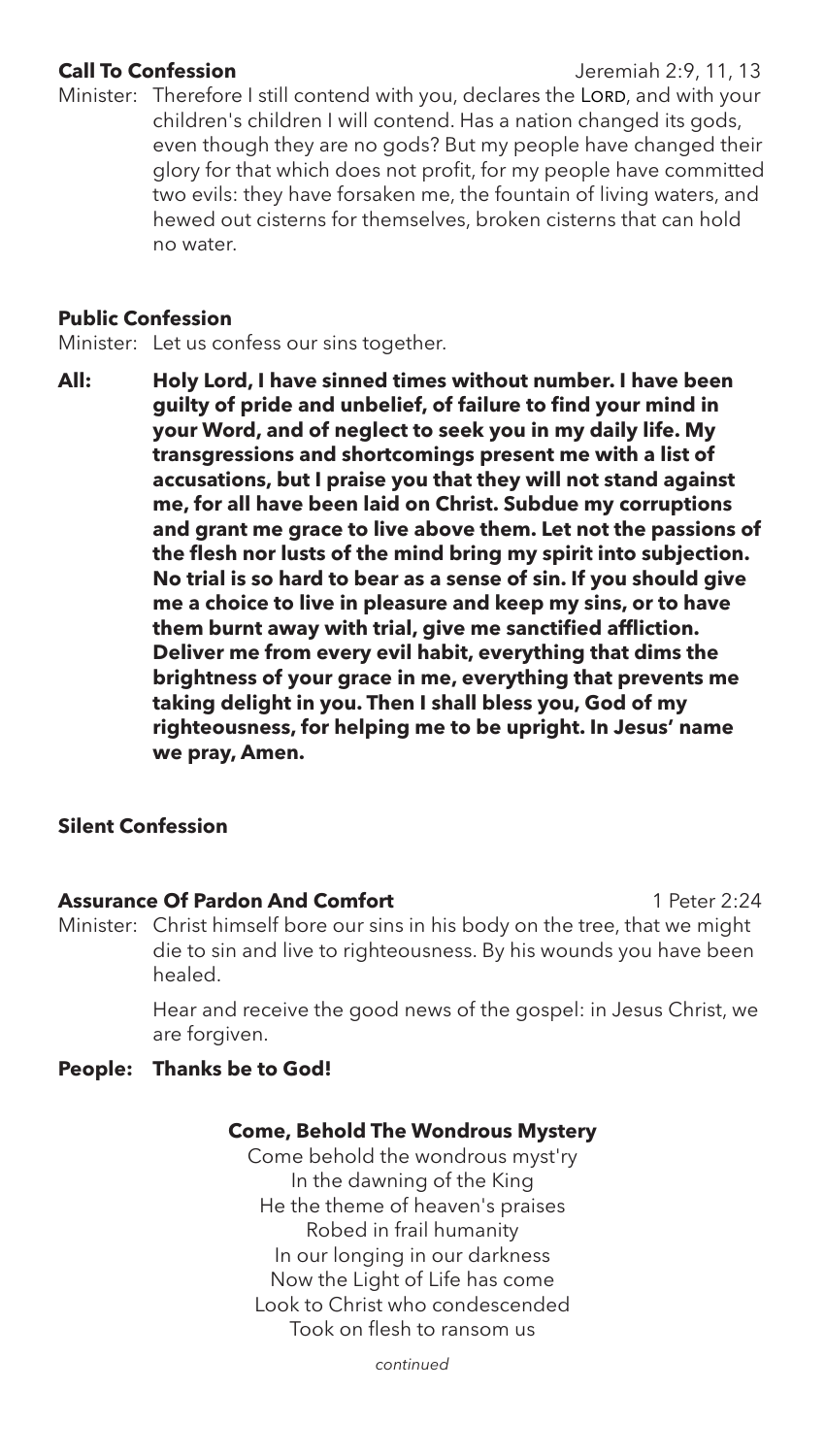Come behold the wondrous myst'ry He the perfect Son of Man In his living in his suff'ring Never trace nor stain of sin See the true and better Adam Come to save the hellbound man Christ the great and sure fulfillment Of the law in him we stand

Come behold the wondrous myst'ry Christ the Lord upon the tree In the stead of ruined sinners Hangs the Lamb in victory See the price of our redemption See the Father's plan unfold Bringing many sons to glory Grace unmeasured love untold

Come behold the wondrous myst'ry Slain by death the God of life But no grave could e'er restrain him Praise the Lord he is alive What a foretaste of deliv'rance How unwavering our hope Christ in power resurrected As we will be when he comes

What a foretaste of deliv'rance How unwavering our hope Christ in power resurrected As we will be when he comes

# **(8:30) Celebrating Helen Holbrook's Ministry at CEPC**

#### **(11:00) Pastoral Prayer**

#### **Tithes And Offerings**

#### **The Doxology**

Praise God from whom all blessings flow Praise him all creatures here below Praise him above ye heavenly host Praise Father Son and Holy Ghost Amen

#### **Prayer Of Dedication**

#### **Sermon**

# **"Praying for the Church"**

*Ephesians 1:15–17* Rev. Richard Harris